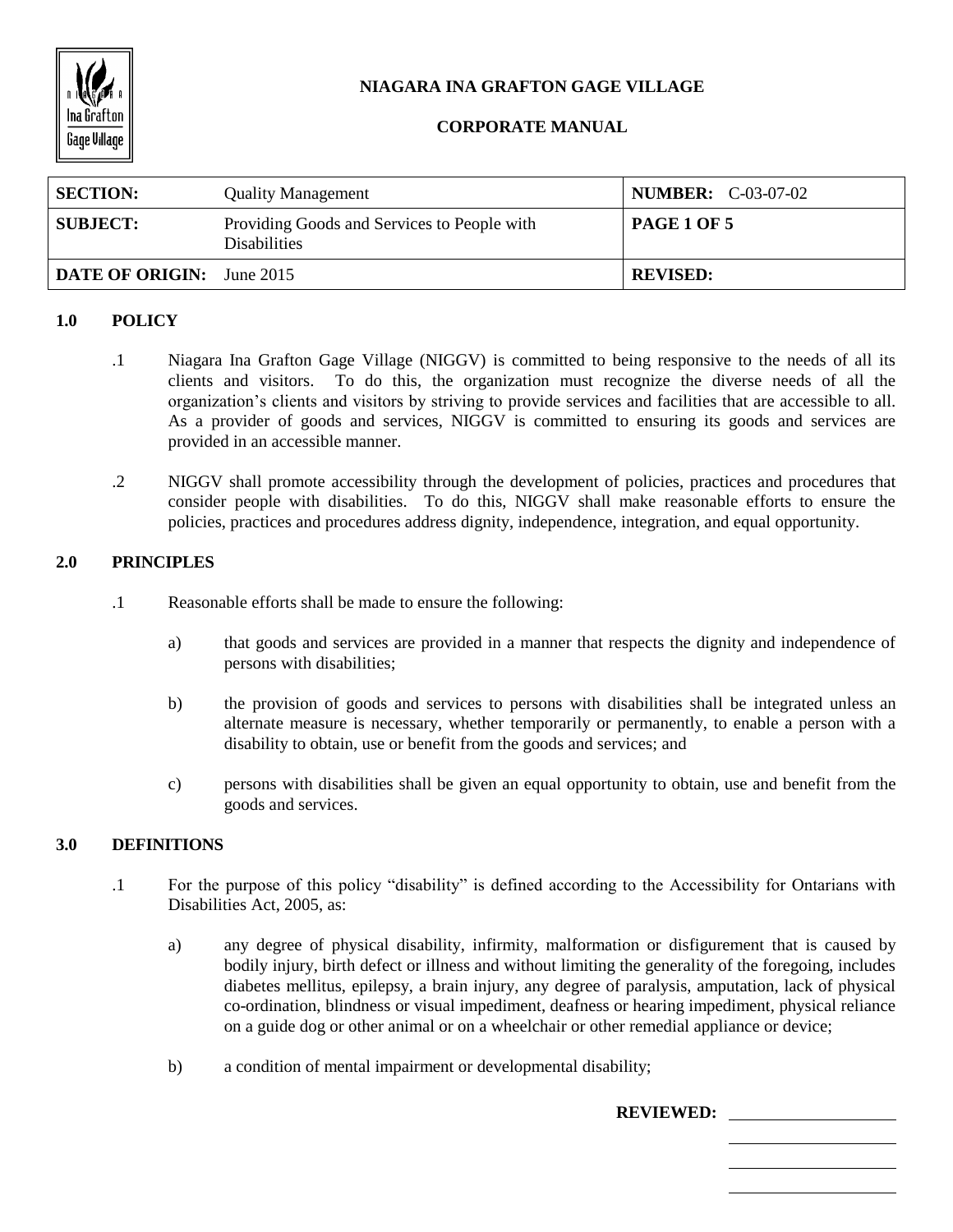| <b>SECTION:</b>                  | <b>Quality Management</b>                                          | <b>NUMBER:</b> C-03-07-02 |
|----------------------------------|--------------------------------------------------------------------|---------------------------|
| <b>SUBJECT:</b>                  | Providing Goods and Services to People with<br><b>Disabilities</b> | <b>PAGE 2 OF 5</b>        |
| <b>DATE OF ORIGIN:</b> June 2015 |                                                                    | <b>REVISED:</b>           |

- c) learning disability, or a dysfunction in one or more of the processes involved in understanding or using symbols of spoken language;
- d) a mental disorder; or
- e) an injury or disability for which benefits were claimed or received under the insurance plan established under the Work Safety and Insurance Act, 1997.

.2 For the purpose of this policy, a "service animal" is defined as either:

- a) a "guide dog", as defined in the Blind Persons Rights' Act, Section 1; or
- b) a "service animal" for a person with a disability. For the purpose of this policy, an animal is a service animal for a person with a disability,
	- i) if it is readily apparent that the animal is used by the person for the reasons relating to his or her disability; or,
	- ii) if the person provides a letter from a physician or nurse confirming that the person requires the animal for reasons relating to the disability.
- .3 For the purpose of this policy, a "support person" is defined as:
	- a) another person who accompanies a person with a disability in order to assist him or her with communication, mobility, personal care or medical needs or with access to good or services.
- .4 For the purpose of the policy, "staff" is defined as:
	- a) employees, volunteers, agents and others, working for NIGGV.

## **4. PROCEDURES AND PRACTICES**

- .1 Communication
	- a) Communication with people with disabilities shall be conducted in ways that take into consideration their disability.
	- b) NIGGV shall ensure that staff who communicate with customers and third parties are trained on how to interact and communicate with people with various types of disabilities.
	- c) NIGGV shall offer a variety of communication methods for people to access its goods and services to allow individuals to select the method most accessible to them; e.g. telephone, email, mail, in person.

## .2 Formats of Documents and Information

a) Upon request, NIGGV shall provide documents (e.g. forms, print materials, bills, etc.) or the information contained within the documents in formats that take into account a person's disability.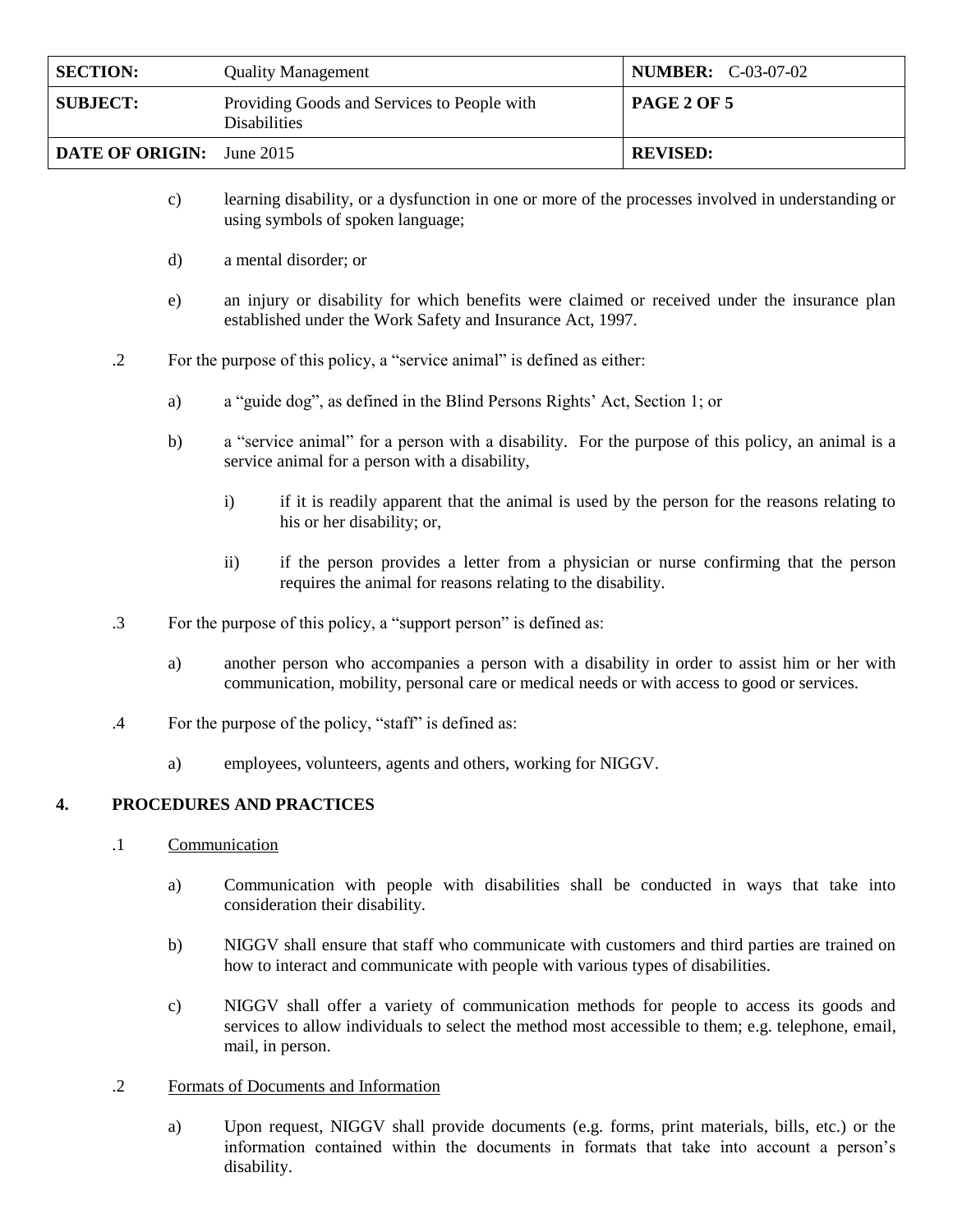| <b>SECTION:</b>                  | <b>Quality Management</b>                                          | <b>NUMBER:</b> C-03-07-02 |
|----------------------------------|--------------------------------------------------------------------|---------------------------|
| <b>SUBJECT:</b>                  | Providing Goods and Services to People with<br><b>Disabilities</b> | <b>PAGE 3 OF 5</b>        |
| <b>DATE OF ORIGIN:</b> June 2015 |                                                                    | <b>REVISED:</b>           |

- b) The timeframe to the conversion process of the original document shall vary depending on the media chosen, the size, complexity, quality of source documents and number of documents to be converted. Documents shall be returned in a timely manner with consideration of these factors.
- c) If a customer requires information in a document before a conversion can take place, the information shall be communicated in a way that is accessible to the customer.
- d) Customers shall not be charged fees for documents in alternative formats that exceed the fees charged for the document in its original state.

## .3 Assistive Devices

- a) NIGGV welcomes persons with disabilities to use their own personal assistive devices to obtain, use or benefit from services offered by the organization.
- b) If a person with a disability is unable to access the organization's services through the use of their own personal assistive device, NIGGV shall ensure the following measures are taken:
	- i) assess service delivery and potential service options to meet the needs of the individual; and
	- ii) identify alternative services and how a person with a disability can access the services, either temporarily or on a permanent basis.
- c) NIGGV shall ensure staff are trained on the use of assistive devices available for their customers at the location(s) in which they provide service.

## .4 Use of Service Animals and Support Persons

- a) NIGGV is committed to welcoming people with disabilities who are accompanied by a service animal.
- b) NIGGV is committed to ensuring staff and volunteers are properly trained in how to interact with people with disabilities who are accompanied by a service animal.
- c) NIGGV is committed to welcoming people with disabilities who are accompanied by a support person.
- d) Any person with a disability who is accompanied by a support person shall be allowed to enter all areas of the premises with his/her support person. At no time shall a person with a disability who is accompanied by a support person be prevented from having access to his or her support person while on the premises.

## .5 Notice of Temporary Disruption

- a) All service areas at NIGGV shall provide customers with appropriate notice in the event of a planned or unexpected disruption in the facilities or services used by people with disabilities.
- b) The notice shall include information about the reason for the disruption, its anticipated duration and a description of alternative facilities or services if available.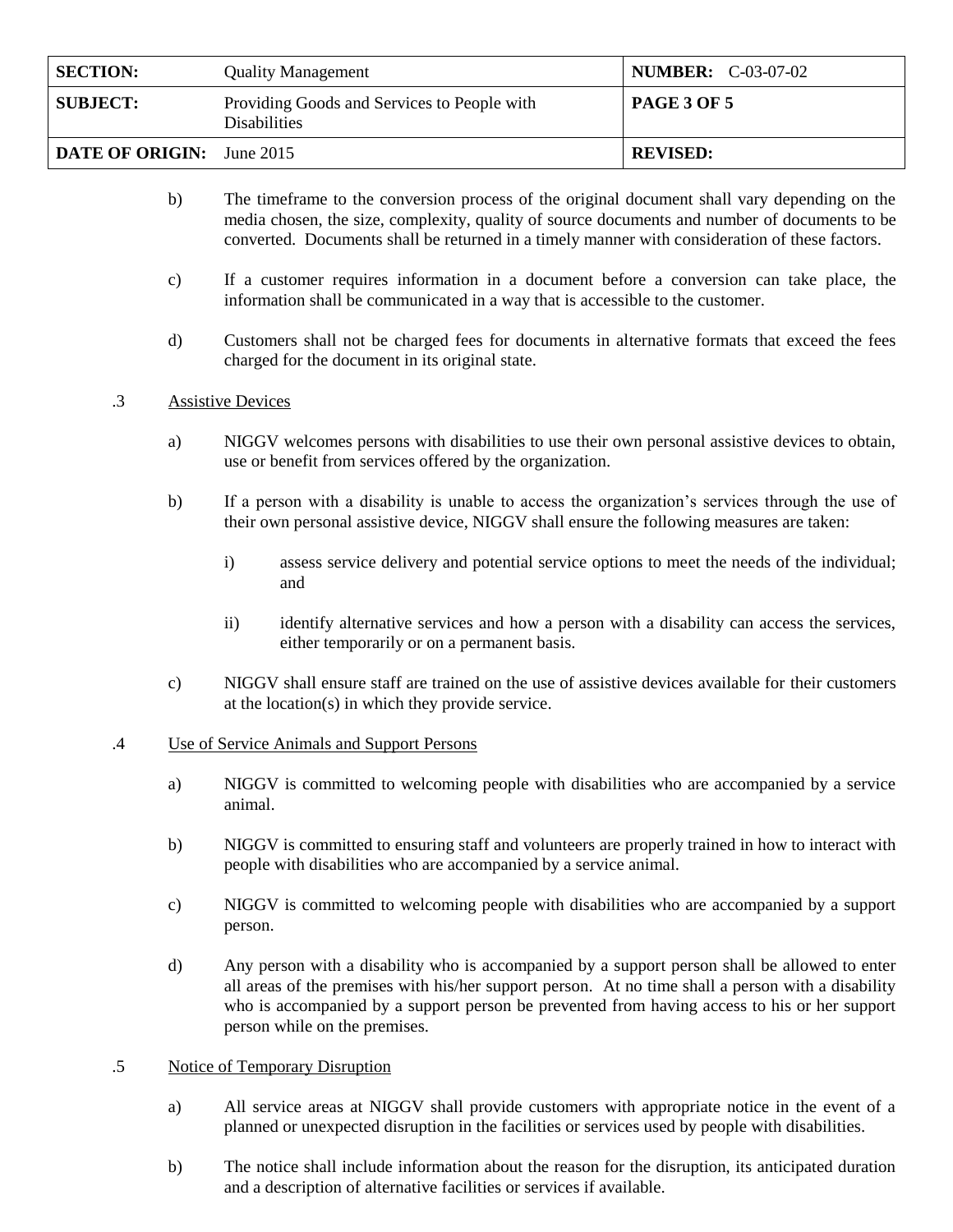| <b>SECTION:</b>                  | <b>Quality Management</b>                                          | <b>NUMBER:</b> C-03-07-02 |
|----------------------------------|--------------------------------------------------------------------|---------------------------|
| <b>SUBJECT:</b>                  | Providing Goods and Services to People with<br><b>Disabilities</b> | <b>PAGE 4 OF 5</b>        |
| <b>DATE OF ORIGIN:</b> June 2015 |                                                                    | <b>REVISED:</b>           |

## .6 Training for Staff

- a) NIGGV shall provide training to all employees, volunteers and others who deal with the public or third parties on their behalf, and all those who are involved in the development and approvals of customer service policies, practices and procedures.
- b) Training shall be provided to all employees, volunteers and part time, seasonal and contract employees. This training shall be provided as a condition of employment to all new staff and on an on-going basis to ensure all staff remain current with any policy or procedural changes as it relates to the AODA.
- c) Training may be available in accessible formats and in multiple formats. (i.e. in class sessions, presentations, brochures, etc.)
- d) The training shall include:
	- i) the purposes of the Accessibility for Ontarians with Disabilities Act, 2005 and the requirements of the customer service standard;
	- ii) how to interact and communicate with people with various types of disabilities;
	- iii) how to interact with people with disabilities who use an assistive device or require the assistance of a service animal or a support person;
	- iv) how to use the assistive devices available on the premises that may assist with the provision of goods or services to people with disabilities;
	- v) what to do if a person with a disability is having difficulty accessing goods and services provided by the organization; and
	- vi) current policies, practices and procedures relating to the customer service standard.

## .7 Feedback Process

- a) NIGGV strives to meet and surpass client/customer expectations while serving customers with disabilities.
- b) NIGGV welcomes comments on the services provided and how well expectations are being met.
	- i) Feedback regarding the way NIGGV provides goods and services to people with disabilities can be made by contacting the CEO.
	- ii) A response back to the customer that the concern has been received shall be provided within five (5) business days.
	- iii) Acknowledgement regarding the outcome shall follow within ten (10) business days of receiving the concern.
	- iv) Feedback may be provided by email, verbally, in writing or in person by setting up an appointment.